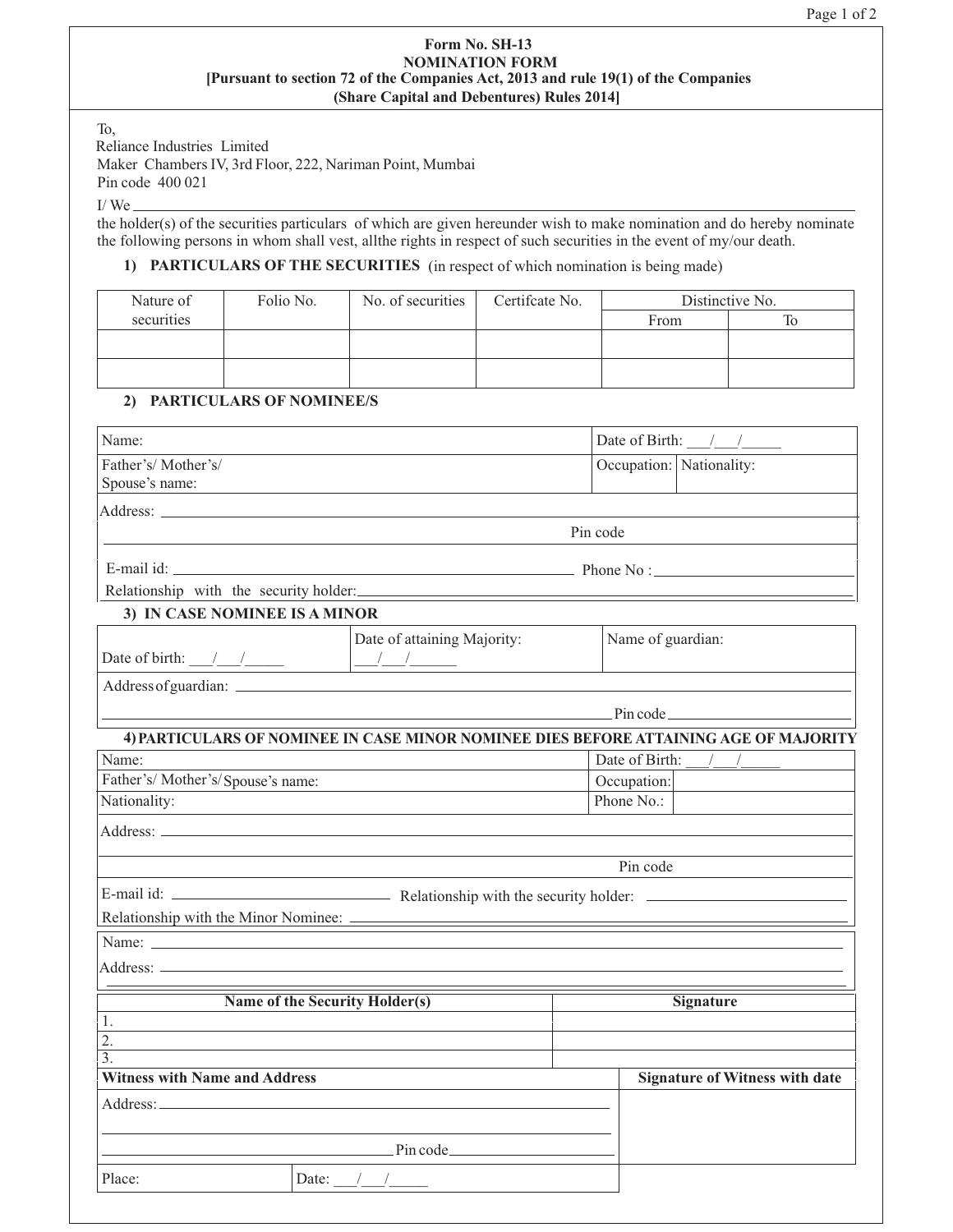# **Please fill this Nomination form in Duplicate after carefully reading the instructions given below:**

- 1. The Nomination can be made by individuals only holding shares singly or jointly. Non-individuals including Society, Trust, Body Corporate, Partnership firm, Karta of Hindu Undivided Family (HUF) and Power of Attorney holder cannot nominate.
- 2. The nominee shall not be a Trust, Society, Body Corporate, Partnership firm, Karta of HUF and power of attorney holder.
- 3. The shareholder [s] can nominate a minor as a nominee and in that event the name and address of the guardian shall be provided.
- 4. The Shareholder(s) shall provide particulars of nominee in the event of death of minor nominee before attaining age of majority.
- 5. As per section 72 of Companies Act 2013, if the shares are held by more than one person jointly, then the joint holders may together nominate a person to whom all the rights in the shares of the Company shall vest, in the event of death of all the joint holders.
- 6. If the shares are held jointly, subsequent to the death of anyone of the holders, the shares would not be registered in favour of the nominee but would be transferred in the name of the surviving shareholders.
- 7. The nomination form filled in "duplicate" should be lodged with the Registrar and Share transfer Agent of the Company, i.e., **M/s. KFin Technologies Private Limited, Unit: Reliance Industries Limited,** Selenium Tower B, Plot 31 - 32, Gachibowli, Financial District, Nanakramgunda, Hyderabad - 500 032. The Registrar will return one copy of the nomination form to the shareholder after registering the nomination. The registration number allotted will be furnished to the surviving shareholders.
- 8. The shareholder[s] can delete or change an earlier nomination by executing Form No. SH-14 (Cancellation or Variation of Nomination form)
- 9. Nomination stands cancelled whenever the shares in the given folio are transferred/dematerialized. Also in case of change in folio due to consolidation/ transmission a new nomination has to be filed.
- 10. The nomination made through Form No. SH-13 will be considered valid if the nomination made by the holder[s] of the shares is registered with the company before the death of the security holder[s] of the shares.
- 11. Kindly note that the nomination being a legal document should be dated by the nominator and the witness should certify that the nominator has signed the form in their presence. Furthermore, the date of execution on the Nomination Form should match with the date of witness, witnessing the document.
- 12. A copy of photo identity proof (like PAN/Passport) of nominee is required.

| <b>FOR OFFICE USE ONLY</b>         |                      |                                     |  |  |
|------------------------------------|----------------------|-------------------------------------|--|--|
| <b>Nomination Registration No.</b> | Date of Registration | Signature of Employee with Code No. |  |  |
|                                    |                      |                                     |  |  |
|                                    |                      |                                     |  |  |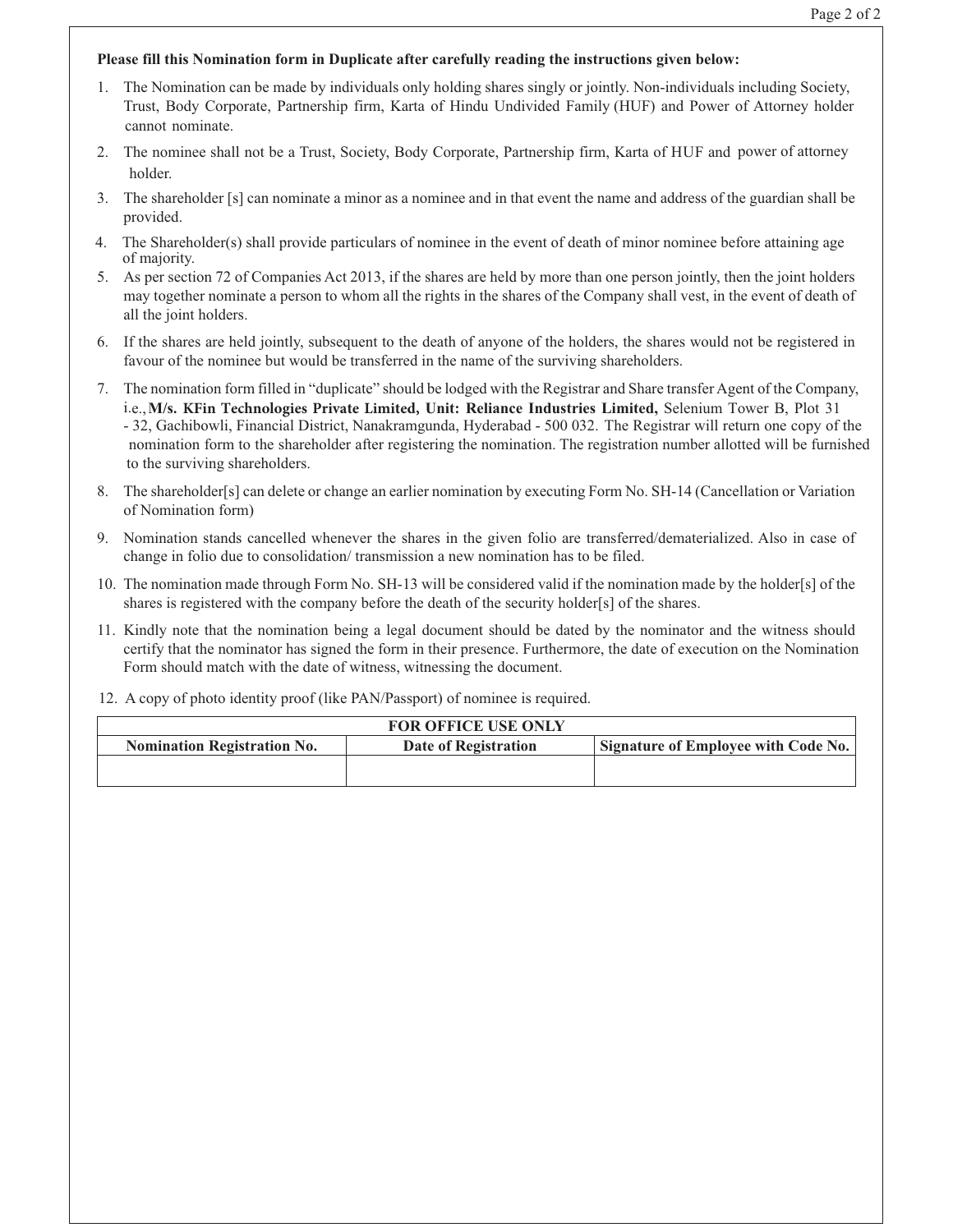| Page |  | $^{\circ}$ |
|------|--|------------|
|------|--|------------|

| Form No. SH-14                                                                              |
|---------------------------------------------------------------------------------------------|
| <b>CANCELLATION OR VARIATION OF NOMINATION</b>                                              |
| [Pursuant to sub section (3) of section 72 of the Companies Act, 2013 and rule 19(9) of the |
| <b>Companies (Share Capital and Debentures) Rules 2014</b>                                  |

To,

Reliance Industries Limited

Maker Chambers IV, 3rd Floor, 222, Nariman Point, Mumbai Pin code 400 021

I/We <u>example a set of the set of the set of the set of the set of the set of the set of the set of the set of the set of the set of the set of the set of the set of the set of the set of the set of the set of the set of t</u>

cancel the nomination(s) made by me/us in favor of <u>residing</u> at residing at

Or

I/ We hereby

nominate the following person in place of

**as nominee in respect of the** below mentioned securities in whom shall vest all rights in respect of such securities in the event of my/our death.

1) PARTICULARS OF THE SECURITIES (in respect of which nomination is being cancelled/varied)

| Nature of  | Folio No. | No. of securities | Certificate No. |      | Distinctive No. |
|------------|-----------|-------------------|-----------------|------|-----------------|
| securities |           |                   |                 | From |                 |
|            |           |                   |                 |      |                 |
|            |           |                   |                 |      |                 |
|            |           |                   |                 |      |                 |
|            |           |                   |                 |      |                 |

# **2) (a) PARTICULARS OF THE NEW NOMINEE**

| Name:                                                                                                           |          | Date of Birth:          |  |
|-----------------------------------------------------------------------------------------------------------------|----------|-------------------------|--|
| Father's/Mother's/                                                                                              |          | Nationality: Phone No.: |  |
| Spouse's name:                                                                                                  |          |                         |  |
| Address:                                                                                                        |          |                         |  |
|                                                                                                                 | Pin code |                         |  |
| E-mail id:                                                                                                      |          |                         |  |
| the contract of the contract of the contract of the contract of the contract of the contract of the contract of |          |                         |  |

Relationship with the security holder:

# **(b) IN CASE NEW NOMINEE IS A MINOR**

|                      | Date of attaining Majority: | Name of guardian: |
|----------------------|-----------------------------|-------------------|
| Date of birth:       |                             |                   |
| Address of guardian: |                             |                   |

Pin code

in respect of the below mentioned securities.

# **3) PARTICULARS OF NOMINEE IN CASE MINOR NOMINEE DIES BEFORE ATTAINING AGE OF MAJORITY** Name: Date of Birth:  $\frac{1}{2}$  Date of Birth:  $\frac{1}{2}$ Father's/ Mother's/Spouse's name:  $\qquad \qquad$  Occupation:

| Nationality:                                                                                                                                                                                                                        | Phone No.: |                                       |  |
|-------------------------------------------------------------------------------------------------------------------------------------------------------------------------------------------------------------------------------------|------------|---------------------------------------|--|
|                                                                                                                                                                                                                                     |            |                                       |  |
|                                                                                                                                                                                                                                     | Pin code   |                                       |  |
|                                                                                                                                                                                                                                     |            |                                       |  |
|                                                                                                                                                                                                                                     |            |                                       |  |
| Name of the Security Holder(s)                                                                                                                                                                                                      |            | <b>Signature</b>                      |  |
| 1.                                                                                                                                                                                                                                  |            |                                       |  |
| 2.                                                                                                                                                                                                                                  |            |                                       |  |
| 3.                                                                                                                                                                                                                                  |            |                                       |  |
| <b>Witness with Name and Address</b>                                                                                                                                                                                                |            | <b>Signature of Witness with date</b> |  |
|                                                                                                                                                                                                                                     |            |                                       |  |
|                                                                                                                                                                                                                                     |            |                                       |  |
| <u>Pincode</u> and the property of the property of the property of the set of the set of the set of the set of the set of the set of the set of the set of the set of the set of the set of the set of the set of the set of the se |            |                                       |  |
| Place:<br>Date: $\frac{1}{\sqrt{2}}$                                                                                                                                                                                                |            |                                       |  |